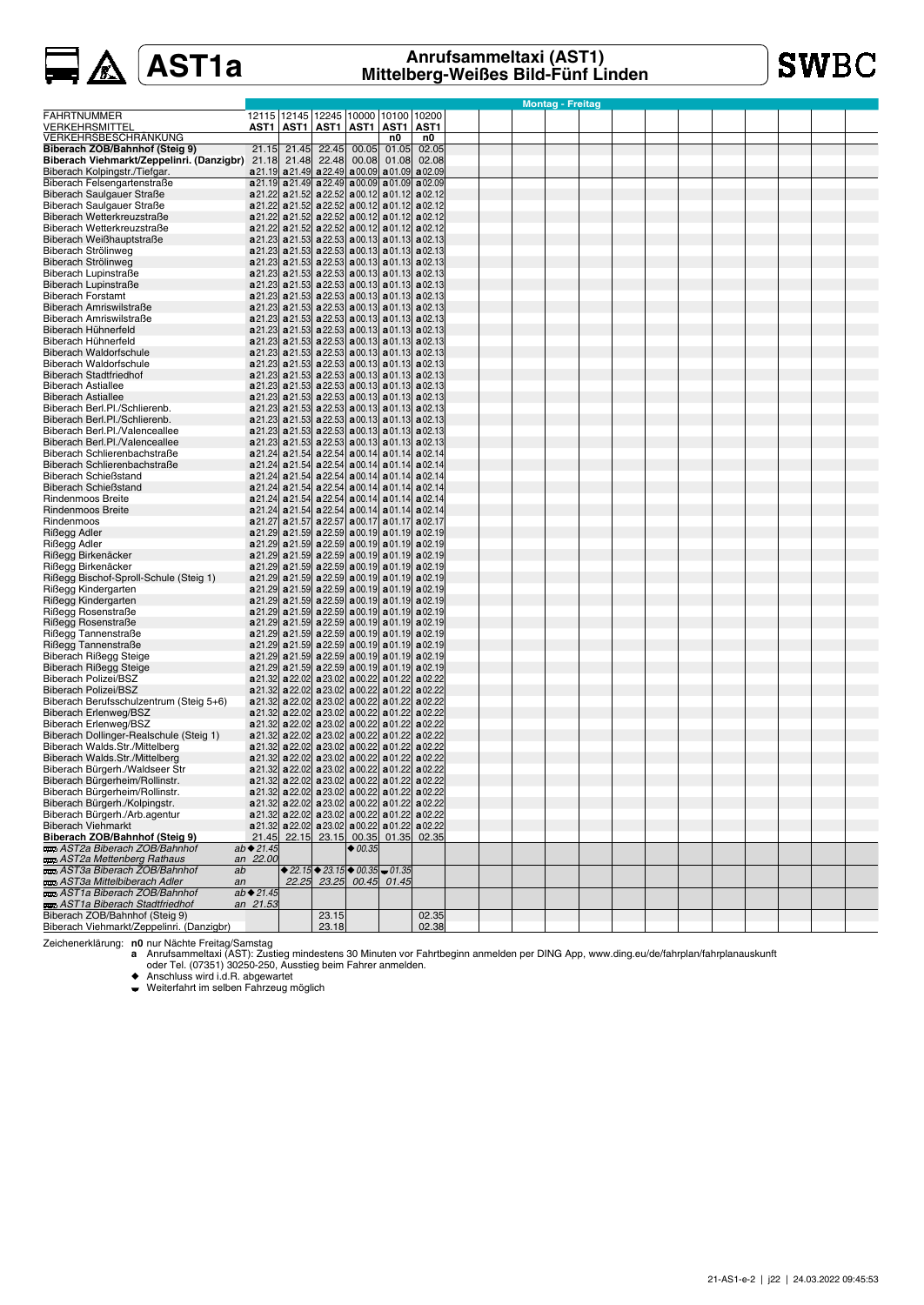# **SWBC**

|                                                              |                                                      |       |                  |                                                                                                                                                     |       |       |             |          |             | <b>Samstag</b>                                                                                                                                                                                                                                                                                                                               |       |                                                        |       |                                  |       |  |  |
|--------------------------------------------------------------|------------------------------------------------------|-------|------------------|-----------------------------------------------------------------------------------------------------------------------------------------------------|-------|-------|-------------|----------|-------------|----------------------------------------------------------------------------------------------------------------------------------------------------------------------------------------------------------------------------------------------------------------------------------------------------------------------------------------------|-------|--------------------------------------------------------|-------|----------------------------------|-------|--|--|
| <b>FAHRTNUMMER</b>                                           |                                                      |       |                  | 11445  11545  11645  11745  11845  11915  11945  12015  12045  12115  12145  12245  10005  10105  10205                                             |       |       |             |          |             |                                                                                                                                                                                                                                                                                                                                              |       |                                                        |       |                                  |       |  |  |
| VERKEHRSMITTEL                                               | AST1                                                 | AST1  | AST1             | AST1                                                                                                                                                | AST1  |       | AST1   AST1 |          |             | <u>AST1   AST1   AST1   AST1   AS</u> T1   AST1                                                                                                                                                                                                                                                                                              |       |                                                        |       | AST1                             | AST1  |  |  |
| VERKEHRSBESCHRÄNKUNG                                         |                                                      |       | ha               | ha                                                                                                                                                  | ha    | ha    | ha          | ha       | ha          | ha                                                                                                                                                                                                                                                                                                                                           | ha    | ha                                                     | ha    | hs                               | hs    |  |  |
| Biberach ZOB/Bahnhof (Steig 9)                               | 14.45                                                | 15.45 | 16.45            | 17.45                                                                                                                                               | 18.45 | 19.15 | 19.45       | 20.15    | 20.45       | 21.15                                                                                                                                                                                                                                                                                                                                        | 21.45 | 22.45                                                  | 00.05 | 01.05                            | 02.05 |  |  |
| Biberach Viehmarkt/Zeppelinri. (Danzigbr) 14.48              |                                                      | 15.48 | 16.48            | 17.48                                                                                                                                               | 18.48 | 19.18 | 19.48       |          | 20.18 20.48 | 21.18                                                                                                                                                                                                                                                                                                                                        | 21.48 | 22.48                                                  | 00.08 | 01.08                            | 02.08 |  |  |
| Biberach Kolpingstr./Tiefgar.                                | a 14.49                                              |       | $a15.49$ a 16.49 | a 17.49                                                                                                                                             |       |       |             |          |             | a 18.49 a 19.19 a 19.49 a 20.19 a 20.49 a 21.19 a 21.49 a 22.49 a 00.09 a 01.09 a 02.09                                                                                                                                                                                                                                                      |       |                                                        |       |                                  |       |  |  |
| Biberach Felsengartenstraße                                  | a 14.49                                              |       |                  | $\mathbf{a}$ 15.49 $\mathbf{a}$ 16.49 $\mathbf{a}$ 17.49                                                                                            |       |       |             |          |             | a 18.49 a 19.19 a 19.49 a 20.19 a 20.49 a 21.19 a 21.49 a 22.49 a 00.09 a 01.09 a 02.09                                                                                                                                                                                                                                                      |       |                                                        |       |                                  |       |  |  |
| Biberach Saulgauer Straße                                    |                                                      |       |                  |                                                                                                                                                     |       |       |             |          |             | <b>a</b> 18.52 <b>a</b> 19.22 <b>a</b> 19.52 <b>a</b> 20.22 <b>a</b> 20.52 <b>a</b> 21.22 <b>a</b> 21.52 <b>a</b> 22.52 <b>a</b> 00.12 <b>a</b> 01.12 <b>a</b> 02.12                                                                                                                                                                         |       |                                                        |       |                                  |       |  |  |
| Biberach Saulgauer Straße                                    |                                                      |       |                  |                                                                                                                                                     |       |       |             |          |             | a 18.52 a 19.22 a 19.52 a 20.22 a 20.52 a 21.22 a 21.52 a 22.52 a 00.12 a 01.12 a 02.12                                                                                                                                                                                                                                                      |       |                                                        |       |                                  |       |  |  |
| Biberach Wetterkreuzstraße                                   |                                                      |       |                  |                                                                                                                                                     |       |       |             |          |             | a 18.52 a 19.22 a 19.52 a 20.22 a 20.52 a 21.22 a 21.52 a 22.52 a 00.12 a 01.12 a 02.12                                                                                                                                                                                                                                                      |       |                                                        |       |                                  |       |  |  |
| Biberach Wetterkreuzstraße                                   |                                                      |       |                  |                                                                                                                                                     |       |       |             |          |             | a 18.52 a 19.22 a 19.52 a 20.22 a 20.52 a 21.22 a 21.52 a 22.52 a 00.12 a 01.12 a 02.12                                                                                                                                                                                                                                                      |       |                                                        |       |                                  |       |  |  |
| Biberach Weißhauptstraße                                     |                                                      |       |                  |                                                                                                                                                     |       |       |             |          |             | a 18.53 a 19.23 a 19.53 a 20.23 a 20.53 a 21.23 a 21.53 a 22.53 a 00.13 a 01.13 a 02.13                                                                                                                                                                                                                                                      |       |                                                        |       |                                  |       |  |  |
| Biberach Strölinweg                                          |                                                      |       |                  |                                                                                                                                                     |       |       |             |          |             | <b>a</b> 18.53 <b>a</b> 19.23 <b>a</b> 19.53 <b>a</b> 20.23 <b>a</b> 20.53 <b>a</b> 21.23 <b>a</b> 21.53 <b>a</b> 22.53 <b>a</b> 00.13 <b>a</b> 01.13 <b>a</b> 02.13                                                                                                                                                                         |       |                                                        |       |                                  |       |  |  |
| Biberach Strölinweg                                          |                                                      |       |                  |                                                                                                                                                     |       |       |             |          |             | <b>a</b> 18.53 <b>a</b> 19.23 <b>a</b> 19.53 <b>a</b> 20.23 <b>a</b> 20.53 <b>a</b> 21.23 <b>a</b> 21.53 <b>a</b> 22.53 <b>a</b> 00.13 <b>a</b> 01.13 <b>a</b> 02.13                                                                                                                                                                         |       |                                                        |       |                                  |       |  |  |
| Biberach Lupinstraße                                         |                                                      |       |                  |                                                                                                                                                     |       |       |             |          |             | a 18.53 a 19.23 a 19.53 a 20.23 a 20.53 a 21.23 a 21.53 a 22.53 a 00.13 a 01.13 a 02.13                                                                                                                                                                                                                                                      |       |                                                        |       |                                  |       |  |  |
| Biberach Lupinstraße                                         |                                                      |       |                  |                                                                                                                                                     |       |       |             |          |             | a 18.53 a 19.23 a 19.53 a 20.23 a 20.53 a 21.23 a 21.53 a 22.53 a 00.13 a 01.13 a 02.13                                                                                                                                                                                                                                                      |       |                                                        |       |                                  |       |  |  |
| <b>Biberach Forstamt</b>                                     |                                                      |       |                  |                                                                                                                                                     |       |       |             |          |             | <b>a</b> 18.53 <b>a</b> 19.23 <b>a</b> 19.53 <b>a</b> 20.23 <b>a</b> 20.53 <b>a</b> 21.23 <b>a</b> 21.53 <b>a</b> 22.53 <b>a</b> 00.13 <b>a</b> 01.13 <b>a</b> 02.13                                                                                                                                                                         |       |                                                        |       |                                  |       |  |  |
| Biberach Amriswilstraße                                      |                                                      |       |                  |                                                                                                                                                     |       |       |             |          |             | <b>a</b> 18.53 <b>a</b> 19.23 <b>a</b> 19.53 <b>a</b> 20.23 <b>a</b> 20.53 <b>a</b> 21.23 <b>a</b> 21.53 <b>a</b> 22.53 <b>a</b> 00.13 <b>a</b> 01.13 <b>a</b> 02.13                                                                                                                                                                         |       |                                                        |       |                                  |       |  |  |
| Biberach Amriswilstraße                                      |                                                      |       |                  |                                                                                                                                                     |       |       |             |          |             | <b>a</b> 18.53 <b>a</b> 19.23 <b>a</b> 19.53 <b>a</b> 20.23 <b>a</b> 20.53 <b>a</b> 21.23 <b>a</b> 21.53 <b>a</b> 22.53 <b>a</b> 00.13 <b>a</b> 01.13 <b>a</b> 02.13                                                                                                                                                                         |       |                                                        |       |                                  |       |  |  |
| Biberach Hühnerfeld                                          |                                                      |       |                  |                                                                                                                                                     |       |       |             |          |             | <b>a</b> 18.53 <b>a</b> 19.23 <b>a</b> 19.53 <b>a</b> 20.23 <b>a</b> 20.53 <b>a</b> 21.23 <b>a</b> 21.53 <b>a</b> 22.53 <b>a</b> 00.13 <b>a</b> 01.13 <b>a</b> 02.13                                                                                                                                                                         |       |                                                        |       |                                  |       |  |  |
| Biberach Hühnerfeld                                          |                                                      |       |                  |                                                                                                                                                     |       |       |             |          |             | <b>a</b> 18.53 <b>a</b> 19.23 <b>a</b> 19.53 <b>a</b> 20.23 <b>a</b> 20.53 <b>a</b> 21.23 <b>a</b> 21.53 <b>a</b> 22.53 <b>a</b> 00.13 <b>a</b> 01.13 <b>a</b> 02.13                                                                                                                                                                         |       |                                                        |       |                                  |       |  |  |
| <b>Biberach Waldorfschule</b>                                |                                                      |       |                  |                                                                                                                                                     |       |       |             |          |             | <b>a</b> 18.53 <b>a</b> 19.23 <b>a</b> 19.53 <b>a</b> 20.23 <b>a</b> 20.53 <b>a</b> 21.23 <b>a</b> 21.53 <b>a</b> 22.53 <b>a</b> 00.13 <b>a</b> 01.13 <b>a</b> 02.13                                                                                                                                                                         |       |                                                        |       |                                  |       |  |  |
| <b>Biberach Waldorfschule</b>                                |                                                      |       |                  |                                                                                                                                                     |       |       |             |          |             | a 18.53 a 19.23 a 19.53 a 20.23 a 20.53 a 21.23 a 21.53 a 22.53 a 00.13 a 01.13 a 02.13                                                                                                                                                                                                                                                      |       |                                                        |       |                                  |       |  |  |
| <b>Biberach Stadtfriedhof</b>                                |                                                      |       |                  |                                                                                                                                                     |       |       |             |          |             | <b>a</b> 18.53 <b>a</b> 19.23 <b>a</b> 19.53 <b>a</b> 20.23 <b>a</b> 20.53 <b>a</b> 21.23 <b>a</b> 21.53 <b>a</b> 22.53 <b>a</b> 00.13 <b>a</b> 01.13 <b>a</b> 02.13                                                                                                                                                                         |       |                                                        |       |                                  |       |  |  |
| <b>Biberach Astiallee</b>                                    |                                                      |       |                  |                                                                                                                                                     |       |       |             |          |             | <b>a</b> 18.53 <b>a</b> 19.23 <b>a</b> 19.53 <b>a</b> 20.23 <b>a</b> 20.53 <b>a</b> 21.23 <b>a</b> 21.53 <b>a</b> 22.53 <b>a</b> 00.13 <b>a</b> 01.13 <b>a</b> 02.13                                                                                                                                                                         |       |                                                        |       |                                  |       |  |  |
| <b>Biberach Astiallee</b>                                    |                                                      |       |                  |                                                                                                                                                     |       |       |             |          |             | <b>a</b> 18.53 <b>a</b> 19.23 <b>a</b> 19.53 <b>a</b> 20.23 <b>a</b> 20.53 <b>a</b> 21.23 <b>a</b> 21.53 <b>a</b> 22.53 <b>a</b> 00.13 <b>a</b> 01.13 <b>a</b> 02.13                                                                                                                                                                         |       |                                                        |       |                                  |       |  |  |
| Biberach Berl.Pl./Schlierenb.                                |                                                      |       |                  |                                                                                                                                                     |       |       |             |          |             | <b>a</b> 18.53 <b>a</b> 19.23 <b>a</b> 19.53 <b>a</b> 20.23 <b>a</b> 20.53 <b>a</b> 21.23 <b>a</b> 21.53 <b>a</b> 22.53 <b>a</b> 00.13 <b>a</b> 01.13 <b>a</b> 02.13                                                                                                                                                                         |       |                                                        |       |                                  |       |  |  |
| Biberach Berl.Pl./Schlierenb.                                |                                                      |       |                  |                                                                                                                                                     |       |       |             |          |             | a 18.53 a 19.23 a 19.53 a 20.23 a 20.53 a 21.23 a 21.53 a 22.53 a 00.13 a 01.13 a 02.13                                                                                                                                                                                                                                                      |       |                                                        |       |                                  |       |  |  |
| Biberach Berl.Pl./Valenceallee                               |                                                      |       |                  |                                                                                                                                                     |       |       |             |          |             | <b>a</b> 18.53 <b>a</b> 19.23 <b>a</b> 19.53 <b>a</b> 20.23 <b>a</b> 20.53 <b>a</b> 21.23 <b>a</b> 21.53 <b>a</b> 22.53 <b>a</b> 00.13 <b>a</b> 01.13 <b>a</b> 02.13                                                                                                                                                                         |       |                                                        |       |                                  |       |  |  |
| Biberach Berl.Pl./Valenceallee                               |                                                      |       |                  |                                                                                                                                                     |       |       |             |          |             | <b>a</b> 18.53 <b>a</b> 19.23 <b>a</b> 19.53 <b>a</b> 20.23 <b>a</b> 20.53 <b>a</b> 21.23 <b>a</b> 21.53 <b>a</b> 22.53 <b>a</b> 00.13 <b>a</b> 01.13 <b>a</b> 02.13                                                                                                                                                                         |       |                                                        |       |                                  |       |  |  |
| Biberach Schlierenbachstraße<br>Biberach Schlierenbachstraße |                                                      |       |                  |                                                                                                                                                     |       |       |             |          |             | a 18.54 a 19.24 a 19.54 a 20.24 a 20.54 a 21.24 a 21.54 a 22.54 a 00.14 a 01.14 a 02.14                                                                                                                                                                                                                                                      |       |                                                        |       |                                  |       |  |  |
| <b>Biberach Schießstand</b>                                  |                                                      |       |                  |                                                                                                                                                     |       |       |             |          |             | a 18.54 a 19.24 a 19.54 a 20.24 a 20.54 a 21.24 a 21.54 a 22.54 a 00.14 a 01.14 a 02.14                                                                                                                                                                                                                                                      |       |                                                        |       |                                  |       |  |  |
| <b>Biberach Schießstand</b>                                  |                                                      |       |                  |                                                                                                                                                     |       |       |             |          |             | <b>a</b> 18.54 <b>a</b> 19.24 <b>a</b> 19.54 <b>a</b> 20.24 <b>a</b> 20.54 <b>a</b> 21.24 <b>a</b> 21.54 <b>a</b> 22.54 <b>a</b> 00.14 <b>a</b> 01.14 <b>a</b> 02.14<br><b>a</b> 18.54 <b>a</b> 19.24 <b>a</b> 19.54 <b>a</b> 20.24 <b>a</b> 20.54 <b>a</b> 21.24 <b>a</b> 21.54 <b>a</b> 22.54 <b>a</b> 00.14 <b>a</b> 01.14 <b>a</b> 02.14 |       |                                                        |       |                                  |       |  |  |
| <b>Rindenmoos Breite</b>                                     |                                                      |       |                  | a 14.57 a 15.57 a 16.57 a 17.57 a 18.57 a 19.27 a 19.27 a 20.27 a 20.57 a 21.27 a 21.57 a 22.57 a 00.17 a 01.17 a 02.17                             |       |       |             |          |             |                                                                                                                                                                                                                                                                                                                                              |       |                                                        |       |                                  |       |  |  |
| <b>Rindenmoos Breite</b>                                     |                                                      |       |                  | a 14.57   a 15.57   a 16.57   a 17.57   a 18.57   a 19.27   a 19.57   a 20.27   a 20.57   a 21.27   a 21.57   a 22.57   a 00.17   a 01.17   a 02.17 |       |       |             |          |             |                                                                                                                                                                                                                                                                                                                                              |       |                                                        |       |                                  |       |  |  |
| Rindenmoos                                                   |                                                      |       |                  | a 14.57 a 15.57 a 16.57 a 17.57 a 18.57 a 19.27 a 19.57 a 20.27 a 20.57 a 21.27 a 21.57 a 22.57 a 00.17 a 01.17 a 02.17                             |       |       |             |          |             |                                                                                                                                                                                                                                                                                                                                              |       |                                                        |       |                                  |       |  |  |
| Rißegg Adler                                                 |                                                      |       |                  | a 14.59 a 15.59 a 16.59 a 17.59 a 18.59 a 19.29 a 19.59 a 20.29 a 20.59 a 21.29 a 21.59 a 22.59 a 00.19 a 01.19 a 02.19                             |       |       |             |          |             |                                                                                                                                                                                                                                                                                                                                              |       |                                                        |       |                                  |       |  |  |
| Rißegg Adler                                                 |                                                      |       |                  | a 14.59 a 15.59 a 16.59 a 17.59 a 18.59 a 19.29 a 19.59 a 20.29 a 20.59 a 21.29 a 21.59 a 22.59 a 00.19 a 01.19 a 02.19                             |       |       |             |          |             |                                                                                                                                                                                                                                                                                                                                              |       |                                                        |       |                                  |       |  |  |
| Rißegg Birkenäcker                                           |                                                      |       |                  | a 14.59 a 15.59 a 16.59 a 17.59 a 18.59 a 19.29 a 19.59 a 20.29 a 20.59 a 21.29 a 21.59 a 22.59 a 00.19 a 01.19 a 02.19                             |       |       |             |          |             |                                                                                                                                                                                                                                                                                                                                              |       |                                                        |       |                                  |       |  |  |
| Rißegg Birkenäcker                                           |                                                      |       |                  | a 14.59 a 15.59 a 16.59 a 17.59 a 18.59 a 19.29 a 19.59 a 20.29 a 20.59 a 21.29 a 21.59 a 22.59 a 00.19 a 01.19 a 02.19                             |       |       |             |          |             |                                                                                                                                                                                                                                                                                                                                              |       |                                                        |       |                                  |       |  |  |
| Rißegg Bischof-Sproll-Schule (Steig 1)                       |                                                      |       |                  | a 14.59 a 15.59 a 16.59 a 17.59 a 18.59 a 19.29 a 19.59 a 20.29 a 20.59 a 21.29 a 21.59 a 22.59 a 00.19 a 01.19 a 02.19                             |       |       |             |          |             |                                                                                                                                                                                                                                                                                                                                              |       |                                                        |       |                                  |       |  |  |
| Rißegg Kindergarten                                          |                                                      |       |                  | a 14.59  a 15.59  a 16.59  a 17.59  a 18.59  a 19.29  a 19.59  a 20.29  a 20.59  a 21.29  a 21.59  a 22.59  a 00.19  a 01.19  a 02.19               |       |       |             |          |             |                                                                                                                                                                                                                                                                                                                                              |       |                                                        |       |                                  |       |  |  |
| Rißegg Kindergarten                                          |                                                      |       |                  | a 14.59 a 15.59 a 16.59 a 16.59 a 17.59 a 18.59 a 19.29 a 19.59 a 20.29 a 20.59 a 21.29 a 21.59 a 22.59 a 00.19 a 01.19 a 02.19                     |       |       |             |          |             |                                                                                                                                                                                                                                                                                                                                              |       |                                                        |       |                                  |       |  |  |
| Rißegg Rosenstraße                                           |                                                      |       |                  | a 14.59 a 15.59 a 16.59 a 17.59 a 18.59 a 19.29 a 19.59 a 20.29 a 20.59 a 21.29 a 21.59 a 22.59 a 00.19 a 01.19 a 02.19                             |       |       |             |          |             |                                                                                                                                                                                                                                                                                                                                              |       |                                                        |       |                                  |       |  |  |
| Rißegg Rosenstraße                                           |                                                      |       |                  | a 14.59 a 15.59 a 16.59 a 17.59 a 18.59 a 19.29 a 19.59 a 20.29 a 20.59 a 21.29 a 21.59 a 22.59 a 00.19 a 01.19 a 02.19                             |       |       |             |          |             |                                                                                                                                                                                                                                                                                                                                              |       |                                                        |       |                                  |       |  |  |
| Rißegg Tannenstraße                                          |                                                      |       |                  | a 14.59 a 15.59 a 16.59 a 17.59 a 18.59 a 19.29 a 19.59 a 20.29 a 20.59 a 21.29 a 21.59 a 22.59 a 00.19 a 01.19 a 02.19                             |       |       |             |          |             |                                                                                                                                                                                                                                                                                                                                              |       |                                                        |       |                                  |       |  |  |
| Rißegg Tannenstraße                                          |                                                      |       |                  | a 14.59 a 15.59 a 16.59 a 17.59 a 18.59 a 19.29 a 19.39 a 20.29 a 20.59 a 21.29 a 21.59 a 22.59 a 00.19 a 01.19 a 02.19                             |       |       |             |          |             |                                                                                                                                                                                                                                                                                                                                              |       |                                                        |       |                                  |       |  |  |
| <b>Biberach Rißegg Steige</b>                                |                                                      |       |                  | a 14.59 a 15.59 a 16.59 a 16.59 a 17.59 a 18.59 a 19.29 a 19.59 a 20.29 a 20.59 a 21.29 a 21.59 a 22.59 a 00.19 a 01.19 a 02.19                     |       |       |             |          |             |                                                                                                                                                                                                                                                                                                                                              |       |                                                        |       |                                  |       |  |  |
| Biberach Rißegg Steige                                       |                                                      |       |                  | a 14.59 a 15.59 a 16.59 a 17.59 a 18.59 a 19.29 a 19.59 a 20.29 a 20.59 a 21.29 a 21.59 a 22.59 a 00.19 a 01.19 a 02.19                             |       |       |             |          |             |                                                                                                                                                                                                                                                                                                                                              |       |                                                        |       |                                  |       |  |  |
| <b>Biberach Polizei/BSZ</b>                                  |                                                      |       |                  | a 15.02 a 16.02 a 17.02 a 18.02 a 19.02 a 19.32 a 20.02 a 20.32 a 21.02 a 21.32 a 22.02 a 23.02 a 00.22 a 01.22 a 02.22                             |       |       |             |          |             |                                                                                                                                                                                                                                                                                                                                              |       |                                                        |       |                                  |       |  |  |
| Biberach Polizei/BSZ                                         |                                                      |       |                  | a 15.02 a 16.02 a 17.02 a 18.02 a 19.02 a 19.02 a 19.32 a 20.02 a 20.32 a 21.02 a 21.32 a 22.02 a 23.02 a 00.22 a 01.22 a 02.22                     |       |       |             |          |             |                                                                                                                                                                                                                                                                                                                                              |       |                                                        |       |                                  |       |  |  |
| Biberach Berufsschulzentrum (Steig 5+6)                      |                                                      |       |                  | a 15.02 a 16.02 a 17.02 a 18.02 a 19.02 a 19.02 a 19.32 a 20.02 a 20.32 a 21.02 a 21.32 a 22.02 a 23.02 a 00.22 a 01.22 a 02.22                     |       |       |             |          |             |                                                                                                                                                                                                                                                                                                                                              |       |                                                        |       |                                  |       |  |  |
| <b>Biberach Erlenweg/BSZ</b>                                 |                                                      |       |                  | a 15.02 a 16.02 a 17.02 a 18.02 a 19.02 a 19.32 a 20.02 a 20.32 a 21.02 a 21.32 a 22.02 a 23.02 a 00.22 a 01.22 a 02.22                             |       |       |             |          |             |                                                                                                                                                                                                                                                                                                                                              |       |                                                        |       |                                  |       |  |  |
| Biberach Erlenweg/BSZ                                        |                                                      |       |                  | a 15.02 a 16.02 a 17.02 a 18.02 a 19.02 a 19.32 a 20.02 a 20.32 a 21.02 a 21.32 a 22.02 a 23.02 a 00.22 a 01.22 a 02.22                             |       |       |             |          |             |                                                                                                                                                                                                                                                                                                                                              |       |                                                        |       |                                  |       |  |  |
| Biberach Dollinger-Realschule (Steig 1)                      |                                                      |       |                  | a 15.02 a 16.02 a 17.02 a 18.02 a 19.02 a 19.32 a 20.02 a 20.32 a 21.02 a 21.32 a 22.02 a 23.02 a 00.22 a 01.22 a 02.22                             |       |       |             |          |             |                                                                                                                                                                                                                                                                                                                                              |       |                                                        |       |                                  |       |  |  |
| Biberach Walds.Str./Mittelberg                               |                                                      |       |                  | a 15.02 a 16.02 a 17.02 a 18.02 a 19.02 a 19.02 a 19.32 a 20.02 a 20.32 a 21.02 a 21.32 a 22.02 a 23.02 a 00.22 a 01.22 a 02.22                     |       |       |             |          |             |                                                                                                                                                                                                                                                                                                                                              |       |                                                        |       |                                  |       |  |  |
| Biberach Walds.Str./Mittelberg                               |                                                      |       |                  | a 15.02 a 16.02 a 17.02 a 18.02 a 19.02 a 19.02 a 19.32 a 20.02 a 20.32 a 21.02 a 21.32 a 22.02 a 23.02 a 00.22 a 01.22 a 02.22                     |       |       |             |          |             |                                                                                                                                                                                                                                                                                                                                              |       |                                                        |       |                                  |       |  |  |
| Biberach Bürgerh./Waldseer Str                               |                                                      |       |                  | a 15.02 a 16.02 a 17.02 a 18.02 a 19.02 a 19.02 a 19.32 a 20.02 a 20.32 a 21.02 a 21.32 a 22.02 a 23.02 a 00.22 a 01.22 a 02.22                     |       |       |             |          |             |                                                                                                                                                                                                                                                                                                                                              |       |                                                        |       |                                  |       |  |  |
| Biberach Bürgerheim/Rollinstr.                               |                                                      |       |                  | a 15.02 a 16.02 a 17.02 a 18.02 a 19.02 a 19.02 a 19.32 a 20.02 a 20.32 a 21.02 a 21.32 a 22.02 a 23.02 a 00.22 a 01.22 a 02.22                     |       |       |             |          |             |                                                                                                                                                                                                                                                                                                                                              |       |                                                        |       |                                  |       |  |  |
| Biberach Bürgerheim/Rollinstr.                               |                                                      |       |                  | a 15.02 a 16.02 a 17.02 a 18.02 a 19.02 a 19.32 a 20.02 a 20.32 a 21.02 a 21.32 a 22.02 a 23.02 a 00.22 a 01.22 a 02.22                             |       |       |             |          |             |                                                                                                                                                                                                                                                                                                                                              |       |                                                        |       |                                  |       |  |  |
| Biberach Bürgerh./Kolpingstr.                                |                                                      |       |                  | a 15.02 a 16.02 a 17.02 a 18.02 a 19.02 a 19.02 a 20.02 a 20.02 a 21.02 a 21.32 a 22.02 a 23.02 a 00.22 a 01.22 a 02.22                             |       |       |             |          |             |                                                                                                                                                                                                                                                                                                                                              |       |                                                        |       |                                  |       |  |  |
| Biberach Bürgerh./Arb.agentur                                |                                                      |       |                  | a 15.02 a 16.02 a 17.02 a 18.02 a 19.02 a 19.32 a 20.02 a 20.32 a 21.02 a 21.32 a 22.02 a 23.02 a 00.22 a 01.22 a 02.22                             |       |       |             |          |             |                                                                                                                                                                                                                                                                                                                                              |       |                                                        |       |                                  |       |  |  |
| <b>Biberach Viehmarkt</b>                                    |                                                      |       |                  | a 15.02 a 16.02 a 17.02 a 18.02 a 19.02 a 19.02 a 19.32 a 20.02 a 20.32 a 21.02 a 21.32 a 22.02 a 23.02 a 00.22 a 01.22 a 02.22                     |       |       |             |          |             |                                                                                                                                                                                                                                                                                                                                              |       |                                                        |       |                                  |       |  |  |
| Biberach ZOB/Bahnhof (Steig 9)<br>AST2a Biberach ZOB/Bahnhof | $ab = 15.15 = 16.15 = 17.15 = 18.15 = 19.15 = 19.45$ |       |                  | 15.15 16.15 17.15 18.15 19.15 19.45                                                                                                                 |       |       | 20.15       | $-20.45$ |             | 20.45 21.15 21.45 22.15 23.15 00.35 01.35 02.35                                                                                                                                                                                                                                                                                              |       | $-21.45$ $\triangleright$ 22.15 $\triangleright$ 23.15 |       |                                  |       |  |  |
| AST2a Mettenberg Rathaus                                     | an                                                   |       |                  | 15.30 16.30 17.30 18.30 19.30 20.00                                                                                                                 |       |       |             | 21.00    |             | 22.00                                                                                                                                                                                                                                                                                                                                        |       |                                                        |       |                                  |       |  |  |
| AST3a Biberach ZOB/Bahnhof                                   | ab                                                   |       |                  | ◆ $18.15$                                                                                                                                           |       |       | $-20.15$    |          | $-21.15$    |                                                                                                                                                                                                                                                                                                                                              |       |                                                        |       | $-22.15 - 23.15 + 00.35 + 01.35$ |       |  |  |
| <b>Example 3 AST3a Mittelbiberach Adler</b>                  | an                                                   |       |                  | 18.25                                                                                                                                               |       |       | 20.25       |          | 21.25       |                                                                                                                                                                                                                                                                                                                                              |       |                                                        |       | 22.25 23.25 00.45 01.45          |       |  |  |
| AST1a Biberach ZOB/Bahnhof                                   | ab                                                   |       |                  |                                                                                                                                                     |       |       |             |          |             | $\blacklozenge$ 19.15 $\blacklozenge$ 19.45 $\blacklozenge$ 20.15 $\blacklozenge$ 20.45 $\blacklozenge$ 21.15 $\blacklozenge$ 21.45                                                                                                                                                                                                          |       |                                                        |       |                                  |       |  |  |
| AST1a Biberach Stadtfriedhof                                 | an                                                   |       |                  |                                                                                                                                                     |       |       |             |          |             | 19.23 19.53 20.23 20.53 21.23 21.53                                                                                                                                                                                                                                                                                                          |       |                                                        |       |                                  |       |  |  |
| Biberach ZOB/Bahnhof (Steig 9)                               |                                                      |       |                  |                                                                                                                                                     |       |       |             |          |             |                                                                                                                                                                                                                                                                                                                                              |       | 23.15                                                  |       |                                  | 02.35 |  |  |
| Biberach Viehmarkt/Zeppelinri. (Danzigbr)                    |                                                      |       |                  |                                                                                                                                                     |       |       |             |          |             |                                                                                                                                                                                                                                                                                                                                              |       | 23.18                                                  |       |                                  | 02.38 |  |  |

Zeichenerklärung: ha nicht 24.12.<br>
hs nicht 24.12. und 31.12.<br>
a Anrufsammeltavi (AST): Zustieg mindestens 30 Minuten vor Fahrtbeginn anmelden per DING App, www.ding.eu/de/fahrplan/fahrplanauskunft<br>
a a Anrufsammeltavi (A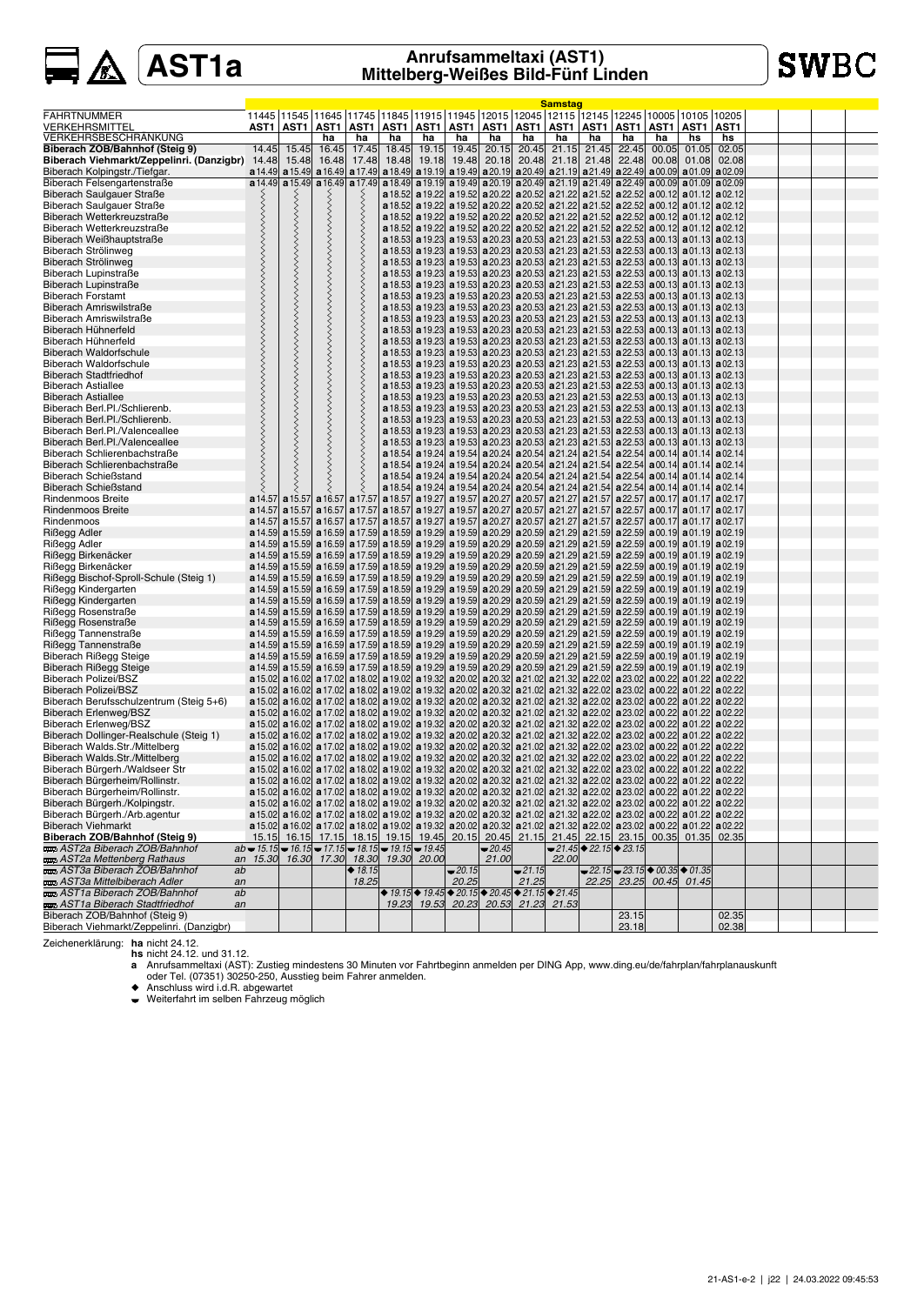# **SWBC**

|                                                                             |                                                                                                                                                                                                                                                                                                                                                                                                                                          |                |                                       |                |                                                                            |                |                |                |                | Sonn- und Feiertag                                                                                                                                                                                                                                             |                |                |                |                                                                                                                                                 |                                  |                |                         |                                                        |                    |
|-----------------------------------------------------------------------------|------------------------------------------------------------------------------------------------------------------------------------------------------------------------------------------------------------------------------------------------------------------------------------------------------------------------------------------------------------------------------------------------------------------------------------------|----------------|---------------------------------------|----------------|----------------------------------------------------------------------------|----------------|----------------|----------------|----------------|----------------------------------------------------------------------------------------------------------------------------------------------------------------------------------------------------------------------------------------------------------------|----------------|----------------|----------------|-------------------------------------------------------------------------------------------------------------------------------------------------|----------------------------------|----------------|-------------------------|--------------------------------------------------------|--------------------|
| <b>FAHRTNUMMER</b>                                                          | 10745                                                                                                                                                                                                                                                                                                                                                                                                                                    |                |                                       |                | 10845   10945   11045   11145   11245   11345   11445                      |                |                |                |                | 11545  11645  11745                                                                                                                                                                                                                                            |                |                |                | 11845   11915   11945                                                                                                                           | 12015 12045                      |                | 12115                   | 12145                                                  | 12245              |
| VERKEHRSMITTEL                                                              | AST1                                                                                                                                                                                                                                                                                                                                                                                                                                     | AST1           | AST1                                  | AST1           | AST1   AST1                                                                |                |                | AST1   AST1    | AST1           | AST1                                                                                                                                                                                                                                                           | AST1           |                | AST1   AST1    | AST1 I                                                                                                                                          | AST1                             | AST1           | AST1                    | AST1                                                   | AST1               |
| Biberach ZOB/Bahnhof (Steig 9)<br>Biberach Viehmarkt/Zeppelinri. (Danzigbr) | 07.45<br>07.48                                                                                                                                                                                                                                                                                                                                                                                                                           | 08.45<br>08.48 | 09.45<br>09.48                        | 10.45<br>10.48 | 11.45<br>11.48                                                             | 12.45<br>12.48 | 13.45<br>13.48 | 14.45<br>14.48 | 15.45<br>15.48 | 16.45<br>16.48                                                                                                                                                                                                                                                 | 17.45<br>17.48 | 18.45<br>18.48 | 19.15<br>19.18 | 19.45<br>19.48                                                                                                                                  | 20.15<br>20.18                   | 20.45<br>20.48 | 21.15<br>21.18          | 21.45<br>21.48                                         | 22.45<br>22.48     |
| Biberach Kolpingstr./Tiefgar.                                               | a07.49                                                                                                                                                                                                                                                                                                                                                                                                                                   |                |                                       |                | $a08.49$ a 09.49 a 10.49 a 11.49 a 12.49                                   |                |                |                |                | a 13.49 a 14.49 a 15.49 a 16.49 a 17.49 a 18.49 a 19.19 a 19.49                                                                                                                                                                                                |                |                |                |                                                                                                                                                 | $a20.19$ $a20.49$                |                | a 21.19                 | a21.49                                                 | a 22.49            |
| Biberach Felsengartenstraße                                                 | a07.49                                                                                                                                                                                                                                                                                                                                                                                                                                   |                |                                       |                |                                                                            |                |                |                |                | a08.49 a09.49 a10.49 a11.49 a12.49 a13.49 a14.49 a15.49 a16.49 a17.49 a18.49 a19.19 a19.49 a20.19 a20.49 a21.19 a21.49                                                                                                                                         |                |                |                |                                                                                                                                                 |                                  |                |                         |                                                        | a 22.49            |
| Biberach Saulgauer Straße                                                   | a07.52                                                                                                                                                                                                                                                                                                                                                                                                                                   | a08.52         |                                       |                | $a09.52$ a 10.52 a 11.52 a 12.52                                           |                |                |                |                | a 13.52 a 14.52 a 15.52 a 16.52 a 17.52 a 18.52 a 19.22 a 19.52 a 20.22 a 20.52 a 21.22 a 21.52                                                                                                                                                                |                |                |                |                                                                                                                                                 |                                  |                |                         |                                                        | a 22.52            |
| Biberach Saulgauer Straße                                                   | a07.52                                                                                                                                                                                                                                                                                                                                                                                                                                   |                |                                       |                | <b>a</b> 08.52 <b>a</b> 09.52 <b>a</b> 10.52 <b>a</b> 11.52 <b>a</b> 12.52 |                |                |                |                | a 13.52 a 14.52 a 15.52 a 16.52 a 17.52 a 18.52 a 19.22 a 19.52 a 20.22 a 20.52 a 21.22                                                                                                                                                                        |                |                |                |                                                                                                                                                 |                                  |                |                         | a21.52                                                 | a 22.52            |
| Biberach Wetterkreuzstraße                                                  | a07.52                                                                                                                                                                                                                                                                                                                                                                                                                                   |                |                                       |                |                                                                            |                |                |                |                | a08.52 a09.52 a10.52 a11.52 a12.52 a13.52 a14.52 a15.52 a16.52 a16.52 a17.52 a18.52 a19.22 a19.52 a20.22 a20.52 a21.22 a21.52                                                                                                                                  |                |                |                |                                                                                                                                                 |                                  |                |                         |                                                        | a 22.52            |
| Biberach Wetterkreuzstraße                                                  | a07.52                                                                                                                                                                                                                                                                                                                                                                                                                                   |                |                                       |                |                                                                            |                |                |                |                | a08.52 a09.52 a10.52 a10.52 a11.52 a12.52 a13.52 a14.52 a15.52 a16.52 a17.52 a18.52 a19.22 a19.52 a20.22 a20.52                                                                                                                                                |                |                |                |                                                                                                                                                 |                                  |                | a 21.22                 | a 21.52                                                | a 22.52            |
| Biberach Weißhauptstraße                                                    | a07.53                                                                                                                                                                                                                                                                                                                                                                                                                                   |                |                                       |                |                                                                            |                |                |                |                | a08.53 a09.53 a10.53 a11.53 a12.53 a13.53 a14.53 a15.53 a16.53 a17.53 a18.53 a19.23 a19.23 a20.23 a20.53 a21.23 a21.23 a21.53                                                                                                                                  |                |                |                |                                                                                                                                                 |                                  |                |                         |                                                        | a 22.53            |
| Biberach Strölinweg                                                         | a07.53                                                                                                                                                                                                                                                                                                                                                                                                                                   |                |                                       |                |                                                                            |                |                |                |                | a08.53 a09.53 a10.53 a11.53 a12.53 a13.53 a14.53 a15.53 a16.53 a17.53 a18.53 a19.23 a19.53 a20.23 a20.53 a20.53 a21.23 a21.53                                                                                                                                  |                |                |                |                                                                                                                                                 |                                  |                |                         |                                                        | a 22.53            |
| Biberach Strölinweg                                                         | a07.53                                                                                                                                                                                                                                                                                                                                                                                                                                   |                |                                       |                |                                                                            |                |                |                |                | a08.53 a09.53 a10.53 a11.53 a12.53 a13.53 a14.53 a15.53 a16.53 a17.53 a18.53 a18.53 a19.23 a19.53 a20.23 a20.53 a21.23 a21.53                                                                                                                                  |                |                |                |                                                                                                                                                 |                                  |                |                         |                                                        | a 22.53            |
| Biberach Lupinstraße                                                        | a07.53<br>a07.53                                                                                                                                                                                                                                                                                                                                                                                                                         |                |                                       |                |                                                                            |                |                |                |                | a08.53 a09.53 a10.53 a11.53 a12.53 a13.53 a14.53 a15.53 a16.53 a17.53 a18.53 a18.53 a19.23 a19.53 a20.23 a20.53 a21.23 a21.53                                                                                                                                  |                |                |                |                                                                                                                                                 |                                  |                |                         |                                                        | a 22.53<br>a 22.53 |
| Biberach Lupinstraße<br><b>Biberach Forstamt</b>                            | a07.53                                                                                                                                                                                                                                                                                                                                                                                                                                   |                |                                       |                |                                                                            |                |                |                |                | a08.53 a09.53 a10.53 a11.53 a12.53 a13.53 a14.53 a15.53 a16.53 a17.53 a18.53 a18.53 a19.23 a20.23 a20.23 a20.53 a21.23 a21.53<br>a08.53 a09.53 a10.53 a10.53 a11.53 a12.53 a13.53 a14.53 a15.53 a16.53 a17.53 a18.53 a19.23 a19.53 a20.23 a20.53 a21.23 a21.53 |                |                |                |                                                                                                                                                 |                                  |                |                         |                                                        | a 22.53            |
| Biberach Amriswilstraße                                                     | a07.53                                                                                                                                                                                                                                                                                                                                                                                                                                   |                |                                       |                |                                                                            |                |                |                |                | a08.53 a09.53 a10.53 a11.53 a12.53 a13.53 a14.53 a15.53 a16.53 a17.53 a18.53 a19.23 a19.53 a20.23 a20.53 a20.53 a21.23 a21.53                                                                                                                                  |                |                |                |                                                                                                                                                 |                                  |                |                         |                                                        | a22.53             |
| Biberach Amriswilstraße                                                     | a07.53                                                                                                                                                                                                                                                                                                                                                                                                                                   |                |                                       |                |                                                                            |                |                |                |                | a08.53 a09.53 a10.53 a10.53 a11.53 a12.53 a13.53 a14.53 a15.53 a16.53 a17.53 a18.53 a19.23 a19.53 a20.23 a20.53 a21.23 a21.53                                                                                                                                  |                |                |                |                                                                                                                                                 |                                  |                |                         |                                                        | a22.53             |
| Biberach Hühnerfeld                                                         | a07.53                                                                                                                                                                                                                                                                                                                                                                                                                                   |                |                                       |                |                                                                            |                |                |                |                | a08.53 a09.53 a10.53 a11.53 a12.53 a13.53 a14.53 a15.53 a16.53 a17.53 a18.53 a18.53 a19.23 a20.23 a20.23 a20.53 a21.23 a21.53                                                                                                                                  |                |                |                |                                                                                                                                                 |                                  |                |                         |                                                        | a 22.53            |
| Biberach Hühnerfeld                                                         | a07.53                                                                                                                                                                                                                                                                                                                                                                                                                                   |                |                                       |                |                                                                            |                |                |                |                | a08.53 a09.53 a10.53 a11.53 a12.53 a13.53 a14.53 a15.53 a16.53 a17.53 a18.53 a18.53 a19.23 a20.23 a20.23 a20.53 a21.23 a21.53                                                                                                                                  |                |                |                |                                                                                                                                                 |                                  |                |                         |                                                        | a 22.53            |
| <b>Biberach Waldorfschule</b>                                               | a07.53                                                                                                                                                                                                                                                                                                                                                                                                                                   |                |                                       |                |                                                                            |                |                |                |                | a08.53 a09.53 a10.53 a11.53 a12.53 a13.53 a14.53 a15.53 a16.53 a17.53 a18.53 a19.23 a19.23 a20.23 a20.53 a21.23 a21.23 a21.53                                                                                                                                  |                |                |                |                                                                                                                                                 |                                  |                |                         |                                                        | a 22.53            |
| <b>Biberach Waldorfschule</b>                                               |                                                                                                                                                                                                                                                                                                                                                                                                                                          |                |                                       |                |                                                                            |                |                |                |                | a07.53  a08.53  a09.53  a10.53  a11.53  a12.53  a13.53  a14.53  a15.53  a16.53  a17.53  a18.53  a19.23  a19.53  a20.23  a20.53  a21.23  a21.23  a21.53                                                                                                         |                |                |                |                                                                                                                                                 |                                  |                |                         |                                                        | a 22.53            |
| <b>Biberach Stadtfriedhof</b>                                               | a07.53                                                                                                                                                                                                                                                                                                                                                                                                                                   |                |                                       |                |                                                                            |                |                |                |                | a08.53 a09.53 a10.53 a11.53 a12.53 a13.53 a14.53 a15.53 a16.53 a17.53 a18.53 a19.23 a19.53 a20.23 a20.53 a20.53 a21.23 a21.53                                                                                                                                  |                |                |                |                                                                                                                                                 |                                  |                |                         |                                                        | a 22.53            |
| <b>Biberach Astiallee</b>                                                   | a07.53                                                                                                                                                                                                                                                                                                                                                                                                                                   |                |                                       |                |                                                                            |                |                |                |                | a08.53  a09.53  a10.53  a11.53  a12.53  a13.53  a14.53  a15.53  a16.53  a17.53  a18.53  a19.23  a19.53  a20.23  a20.53  a21.23  a21.33                                                                                                                         |                |                |                |                                                                                                                                                 |                                  |                |                         |                                                        | a 22.53            |
| <b>Biberach Astiallee</b>                                                   | a07.53                                                                                                                                                                                                                                                                                                                                                                                                                                   |                | $a08.53$ a 09.53 a 10.53              |                |                                                                            |                |                |                |                | a 11.53 a 12.53 a 13.53 a 14.53 a 15.53 a 16.53 a 17.53 a 18.53 a 19.23 a 19.33 a 20.23 a 20.53 a 21.23                                                                                                                                                        |                |                |                |                                                                                                                                                 |                                  |                |                         | a 21.53                                                | a22.53             |
| Biberach Berl.Pl./Schlierenb.                                               | a07.53                                                                                                                                                                                                                                                                                                                                                                                                                                   |                |                                       |                |                                                                            |                |                |                |                | a08.53 a09.53 a10.53 a11.53 a12.53 a13.53 a14.53 a15.53 a16.53 a17.53 a18.53 a19.23 a19.53 a20.23 a20.53 a20.53 a21.23 a21.53                                                                                                                                  |                |                |                |                                                                                                                                                 |                                  |                |                         |                                                        | a22.53             |
| Biberach Berl.Pl./Schlierenb.                                               | a07.53                                                                                                                                                                                                                                                                                                                                                                                                                                   |                |                                       |                |                                                                            |                |                |                |                | a08.53 a09.53 a10.53 a11.53 a12.53 a13.53 a14.53 a15.53 a16.53 a17.53 a18.53 a18.53 a19.23 a19.53 a20.23 a20.53 a21.23 a21.53                                                                                                                                  |                |                |                |                                                                                                                                                 |                                  |                |                         |                                                        | a 22.53            |
| Biberach Berl.Pl./Valenceallee<br>Biberach Berl.Pl./Valenceallee            | a07.53<br>a07.53                                                                                                                                                                                                                                                                                                                                                                                                                         |                |                                       |                |                                                                            |                |                |                |                | a08.53 a09.53 a10.53 a11.53 a12.53 a13.53 a14.53 a15.53 a16.53 a17.53 a17.53 a18.53 a19.23 a19.53 a20.23 a20.53 a21.23<br>a08.53 a09.53 a10.53 a11.53 a12.53 a13.53 a14.53 a15.53 a16.53 a17.53 a18.53 a18.53 a19.23 a20.23 a20.23 a20.53 a21.23 a21.53        |                |                |                |                                                                                                                                                 |                                  |                |                         | a21.53                                                 | a 22.53<br>a22.53  |
| Biberach Schlierenbachstraße                                                | a07.54                                                                                                                                                                                                                                                                                                                                                                                                                                   |                | $a08.54$ a09.54                       |                | <b>a</b> 10.54 <b>a</b> 11.54 <b>a</b> 12.54                               |                |                |                |                | a 13.54 a 14.54 a 15.54 a 16.54 a 17.54 a 18.54 a 19.24 a 19.54                                                                                                                                                                                                |                |                |                |                                                                                                                                                 | $a20.24$ a 20.54 a 21.24 a 21.54 |                |                         |                                                        | a 22.54            |
| Biberach Schlierenbachstraße                                                | a07.54                                                                                                                                                                                                                                                                                                                                                                                                                                   |                | a08.54 a09.54                         | a10.54         | $a11.54$ a 12.54                                                           |                |                |                |                | a 13.54 a 14.54 a 15.54 a 16.54 a 17.54 a 18.54 a 19.24 a 19.54 a 20.24 a 20.54 a 21.24 a 21.54                                                                                                                                                                |                |                |                |                                                                                                                                                 |                                  |                |                         |                                                        | a 22.54            |
| <b>Biberach Schießstand</b>                                                 | a07.54                                                                                                                                                                                                                                                                                                                                                                                                                                   |                |                                       |                |                                                                            |                |                |                |                | a08.54 a09.54 a10.54 a11.54 a12.54 a13.54 a14.54 a15.54 a15.54 a17.54 a18.54 a19.24 a19.24                                                                                                                                                                     |                |                |                |                                                                                                                                                 | a 20.24 a 20.54 a 21.24 a 21.54  |                |                         |                                                        | a 22.54            |
| <b>Biberach Schießstand</b>                                                 | a07.54                                                                                                                                                                                                                                                                                                                                                                                                                                   |                | a 08.54 a 09.54 a 10.54               |                |                                                                            |                |                |                |                | a 11.54 a 12.54 a 13.54 a 14.54 a 15.54 a 16.54 a 17.54 a 18.54 a 19.24 a 19.54 a 20.24 a 20.54 a 21.24 a 21.54                                                                                                                                                |                |                |                |                                                                                                                                                 |                                  |                |                         |                                                        | a 22.54            |
| <b>Rindenmoos Breite</b>                                                    | a07.57                                                                                                                                                                                                                                                                                                                                                                                                                                   |                |                                       |                |                                                                            |                |                |                |                | a08.57 a09.57 a10.57 a11.57 a12.57 a13.57 a14.57 a15.57 a15.57 a16.57 a17.57 a18.57 a19.27 a19.57 a20.27 a20.57 a21.27 a21.57                                                                                                                                  |                |                |                |                                                                                                                                                 |                                  |                |                         |                                                        | a 22.57            |
| Rindenmoos Breite                                                           | a07.57                                                                                                                                                                                                                                                                                                                                                                                                                                   | a08.57         |                                       |                |                                                                            |                |                |                |                | a09.57 a10.57 a11.57 a12.57 a13.57 a14.57 a15.57 a16.57 a17.57 a18.57 a19.27 a19.27 a19.57 a20.27 a20.57 a21.27 a21.57                                                                                                                                         |                |                |                |                                                                                                                                                 |                                  |                |                         |                                                        | a 22.57            |
| Rindenmoos                                                                  | a07.57                                                                                                                                                                                                                                                                                                                                                                                                                                   |                |                                       |                | <b>a</b> 08.57 <b>a</b> 09.57 <b>a</b> 10.57 <b>a</b> 11.57 <b>a</b> 12.57 |                |                |                |                | a 13.57 a 14.57 a 15.57 a 16.57 a 17.57 a 18.57 a 19.27 a 19.57 a 20.27 a 20.57 a 21.27 a 21.57                                                                                                                                                                |                |                |                |                                                                                                                                                 |                                  |                |                         |                                                        | a 22.57            |
| Rißegg Adler                                                                | a07.59                                                                                                                                                                                                                                                                                                                                                                                                                                   |                |                                       |                |                                                                            |                |                |                |                | a08.59 a09.59 a10.59 a11.59 a12.59 a13.59 a13.59 a14.59 a15.59 a16.59 a17.59 a18.59 a18.59 a19.29 a20.29 a20.29 a20.59 a21.29 a21.59                                                                                                                           |                |                |                |                                                                                                                                                 |                                  |                |                         |                                                        | a 22.59            |
| Rißegg Adler                                                                | a07.59                                                                                                                                                                                                                                                                                                                                                                                                                                   |                |                                       |                | <b>a</b> 08.59 <b>a</b> 09.59 <b>a</b> 10.59 <b>a</b> 11.59 <b>a</b> 12.59 |                |                |                |                | <b>a</b> 13.59 <b>a</b> 14.59 <b>a</b> 15.59 <b>a</b> 16.59 <b>a</b> 17.59 <b>a</b> 18.59 <b>a</b> 19.29 <b>a</b> 19.59 <b>a</b> 20.29 <b>a</b> 20.59 <b>a</b> 21.29 <b>a</b> 21.59                                                                            |                |                |                |                                                                                                                                                 |                                  |                |                         |                                                        | a 22.59            |
| Rißegg Birkenäcker                                                          | a07.59                                                                                                                                                                                                                                                                                                                                                                                                                                   |                |                                       |                | <b>a</b> 08.59 <b>a</b> 09.59 <b>a</b> 10.59 <b>a</b> 11.59 <b>a</b> 12.59 |                |                |                |                | <b>a</b> 13.59 <b>a</b> 14.59 <b>a</b> 15.59 <b>a</b> 16.59 <b>a</b> 17.59 <b>a</b> 18.59 <b>a</b> 19.29 <b>a</b> 19.59 <b>a</b> 20.29 <b>a</b> 20.59 <b>a</b> 21.29 <b>a</b> 21.59                                                                            |                |                |                |                                                                                                                                                 |                                  |                |                         |                                                        | a 22.59            |
| Rißegg Birkenäcker                                                          | a07.59                                                                                                                                                                                                                                                                                                                                                                                                                                   |                |                                       |                |                                                                            |                |                |                |                | a08.59 a09.59 a10.59 a11.59 a12.59 a13.59 a13.59 a14.59 a15.59 a16.59 a17.59 a18.59 a18.59 a19.29 a20.29 a20.29 a20.59 a21.29 a21.59                                                                                                                           |                |                |                |                                                                                                                                                 |                                  |                |                         |                                                        | a 22.59            |
| Rißegg Bischof-Sproll-Schule (Steig 1)<br>Rißegg Kindergarten               | a07.59<br>a07.59                                                                                                                                                                                                                                                                                                                                                                                                                         |                |                                       |                |                                                                            |                |                |                |                | a08.59 a09.59 a10.59 a10.59 a11.59 a12.59 a13.59 a14.59 a15.59 a16.59 a17.59 a13.59 a19.29 a19.59 a20.29 a20.59 a21.29 a21.59<br>a08.59 a09.59 a10.59 a11.59 a12.59 a13.59 a14.59 a15.59 a16.59 a16.59 a17.59 a18.59 a19.29 a19.59 a20.29 a20.59 a21.29 a21.59 |                |                |                |                                                                                                                                                 |                                  |                |                         |                                                        | a 22.59<br>a 22.59 |
| Rißegg Kindergarten                                                         | a07.59                                                                                                                                                                                                                                                                                                                                                                                                                                   |                |                                       |                |                                                                            |                |                |                |                | a08.59 a09.59 a10.59 a11.59 a12.59 a13.59 a14.59 a15.59 a16.59 a17.59 a17.59 a18.59 a19.29 a19.59 a20.29 a20.59 a21.29 a21.59                                                                                                                                  |                |                |                |                                                                                                                                                 |                                  |                |                         |                                                        | a 22.59            |
| Rißegg Rosenstraße                                                          | a07.59                                                                                                                                                                                                                                                                                                                                                                                                                                   |                |                                       |                |                                                                            |                |                |                |                | a08.59 a09.59 a10.59 a11.59 a12.59 a13.59 a13.59 a14.59 a15.59 a16.59 a17.59 a18.59 a18.59 a19.29 a20.29 a20.29 a20.59 a21.29 a21.59                                                                                                                           |                |                |                |                                                                                                                                                 |                                  |                |                         |                                                        | a 22.59            |
| Rißegg Rosenstraße                                                          | a07.59                                                                                                                                                                                                                                                                                                                                                                                                                                   |                |                                       |                |                                                                            |                |                |                |                | a08.59 a09.59 a10.59 a11.59 a12.59 a13.59 a14.59 a15.59 a16.59 a17.59 a17.59 a18.59 a19.29 a19.59 a20.29 a20.59 a21.29 a21.59                                                                                                                                  |                |                |                |                                                                                                                                                 |                                  |                |                         |                                                        | a 22.59            |
| Rißegg Tannenstraße                                                         | a07.59                                                                                                                                                                                                                                                                                                                                                                                                                                   |                |                                       |                |                                                                            |                |                |                |                | a08.59 a09.59 a10.59 a11.59 a12.59 a13.59 a13.59 a14.59 a15.59 a16.59 a17.59 a18.59 a18.59 a19.59 a20.29 a20.29 a20.59 a21.29 a21.59                                                                                                                           |                |                |                |                                                                                                                                                 |                                  |                |                         |                                                        | a 22.59            |
| Rißegg Tannenstraße                                                         | a07.59                                                                                                                                                                                                                                                                                                                                                                                                                                   |                |                                       |                |                                                                            |                |                |                |                | a08.59 a09.59 a10.59 a11.59 a12.59 a13.59 a13.59 a14.59 a15.59 a16.59 a17.59 a18.59 a18.59 a19.29 a20.29 a20.29 a20.59 a21.29 a21.59                                                                                                                           |                |                |                |                                                                                                                                                 |                                  |                |                         |                                                        | a 22.59            |
| Biberach Rißegg Steige                                                      | a07.59                                                                                                                                                                                                                                                                                                                                                                                                                                   |                |                                       |                |                                                                            |                |                |                |                | a08.59 a09.59 a10.59 a11.59 a12.59 a13.59 a13.59 a14.59 a15.59 a16.59 a17.59 a18.59 a18.59 a19.29 a20.29 a20.29 a20.59 a21.29 a21.59                                                                                                                           |                |                |                |                                                                                                                                                 |                                  |                |                         |                                                        | a 22.59            |
| Biberach Rißegg Steige                                                      | a07.59                                                                                                                                                                                                                                                                                                                                                                                                                                   |                |                                       |                |                                                                            |                |                |                |                | a08.59 a09.59 a10.59 a10.59 a11.59 a12.59 a13.59 a14.59 a15.59 a16.59 a17.59 a13.59 a19.29 a19.59 a20.29 a20.59 a21.29 a21.59                                                                                                                                  |                |                |                |                                                                                                                                                 |                                  |                |                         |                                                        | a 22.59            |
| <b>Biberach Polizei/BSZ</b>                                                 | a08.02                                                                                                                                                                                                                                                                                                                                                                                                                                   |                |                                       |                |                                                                            |                |                |                |                | a09.02 a10.02 a11.02 a12.02 a13.02 a14.02 a15.02 a16.02 a17.02 a18.02 a19.02 a19.02 a20.02 a20.02 a21.02 a21.02 a21.32 a22.02                                                                                                                                  |                |                |                |                                                                                                                                                 |                                  |                |                         |                                                        | a 23.02            |
| <b>Biberach Polizei/BSZ</b>                                                 | a08.02                                                                                                                                                                                                                                                                                                                                                                                                                                   |                |                                       |                |                                                                            |                |                |                |                | a09.02 a10.02 a11.02 a11.02 a12.02 a13.02 a14.02 a15.02 a16.02 a17.02 a18.02 a19.02 a19.32 a20.02 a20.32                                                                                                                                                       |                |                |                |                                                                                                                                                 |                                  |                | a 21.02 a 21.32 a 22.02 |                                                        | a 23.02            |
| Biberach Berufsschulzentrum (Steig 5+6)                                     | a08.02                                                                                                                                                                                                                                                                                                                                                                                                                                   |                |                                       |                |                                                                            |                |                |                |                | a09.02 a10.02 a11.02 a12.02 a13.02 a14.02 a15.02 a16.02 a16.02 a17.02 a18.02 a19.02 a19.32 a20.02 a20.32 a21.02 a21.02 a21.32 a22.02                                                                                                                           |                |                |                |                                                                                                                                                 |                                  |                |                         |                                                        | a 23.02            |
| Biberach Erlenweg/BSZ<br>Biberach Erlenweg/BSZ                              | a08.02                                                                                                                                                                                                                                                                                                                                                                                                                                   |                | a 08.02   a 09.02   a 10.02   a 11.02 |                |                                                                            |                |                |                |                | a 12.02 a 13.02 a 14.02 a 15.02 a 16.02 a 17.02 a 18.02 a 19.02 a 19.32 a 20.02 a 20.32 a 21.02 a 21.32 a 22.02<br>a09.02 a10.02 a11.02 a12.02 a13.02 a14.02 a15.02 a16.02 a17.02 a18.02 a19.02 a19.02 a20.02 a20.02 a21.02 a21.02 a21.32 a22.02               |                |                |                |                                                                                                                                                 |                                  |                |                         |                                                        | a 23.02<br>a 23.02 |
| Biberach Dollinger-Realschule (Steig 1)                                     |                                                                                                                                                                                                                                                                                                                                                                                                                                          |                |                                       |                |                                                                            |                |                |                |                | a08.02 a09.02 a10.02 a10.02 a11.02 a12.02 a13.02 a14.02 a15.02 a16.02 a17.02 a18.02 a19.02 a19.02 a21.32 a20.32 a21.02 a21.32 a22.02                                                                                                                           |                |                |                |                                                                                                                                                 |                                  |                |                         |                                                        | a 23.02            |
| Biberach Walds.Str./Mittelberg                                              |                                                                                                                                                                                                                                                                                                                                                                                                                                          |                |                                       |                |                                                                            |                |                |                |                | a 08.02 a 09.02 a 10.02 a 11.02 a 12.02 a 13.02 a 14.02 a 15.02 a 16.02 a 17.02 a 18.02 a 19.02 a 19.32 a 20.02 a 20.32 a 21.02 a 21.32 a 22.02                                                                                                                |                |                |                |                                                                                                                                                 |                                  |                |                         |                                                        | a 23.02            |
| Biberach Walds.Str./Mittelberg                                              |                                                                                                                                                                                                                                                                                                                                                                                                                                          |                | $a08.02$ a 09.02 a 10.02 a 11.02      |                |                                                                            |                |                |                |                | a 12.02 a 13.02 a 14.02 a 15.02 a 16.02 a 17.02 a 18.02 a 19.02 a 19.32 a 20.02 a 20.32 a 21.02 a 21.32 a 22.02                                                                                                                                                |                |                |                |                                                                                                                                                 |                                  |                |                         |                                                        | a 23.02            |
| Biberach Bürgerh./Waldseer Str                                              | a08.02                                                                                                                                                                                                                                                                                                                                                                                                                                   |                | a 09.02   a 10.02   a 11.02           |                |                                                                            |                |                |                |                | a 12.02 a 13.02 a 14.02 a 15.02 a 16.02 a 17.02 a 18.02 a 19.02 a 19.32 a 20.02 a 20.32                                                                                                                                                                        |                |                |                |                                                                                                                                                 |                                  | a 21.02        |                         | $a21.32$ a 22.02                                       | a 23.02            |
| Biberach Bürgerheim/Rollinstr.                                              |                                                                                                                                                                                                                                                                                                                                                                                                                                          |                |                                       |                |                                                                            |                |                |                |                | a 08.02   a09.02   a10.02   a11.02   a12.02   a13.02   a14.02   a15.02   a16.02   a17.02   a18.02   a19.02   a19.32   a20.02   a20.32   a21.02   a21.32   a22.02                                                                                               |                |                |                |                                                                                                                                                 |                                  |                |                         |                                                        | a 23.02            |
| Biberach Bürgerheim/Rollinstr.                                              |                                                                                                                                                                                                                                                                                                                                                                                                                                          |                |                                       |                |                                                                            |                |                |                |                | a 08.02 a 09.02 a 10.02 a 11.02 a 12.02 a 13.02 a 14.02 a 15.02 a 16.02 a 17.02 a 18.02 a 19.02 a 19.32 a 20.02 a 20.32 a 21.02 a 21.32 a 22.02                                                                                                                |                |                |                |                                                                                                                                                 |                                  |                |                         |                                                        | a 23.02            |
| Biberach Bürgerh./Kolpingstr.                                               |                                                                                                                                                                                                                                                                                                                                                                                                                                          |                |                                       |                |                                                                            |                |                |                |                | a 08.02 a 09.02 a 10.02 a 11.02 a 12.02 a 13.02 a 14.02 a 15.02 a 16.02 a 17.02 a 18.02 a 19.02 a 19.02 a 20.02 a 20.02 a 20.02 a 21.02 a 21.02 a 22.02 a 23.02                                                                                                |                |                |                |                                                                                                                                                 |                                  |                |                         |                                                        |                    |
| Biberach Bürgerh./Arb.agentur                                               |                                                                                                                                                                                                                                                                                                                                                                                                                                          |                |                                       |                |                                                                            |                |                |                |                | a 08.02 a 09.02 a 10.02 a 11.02 a 12.02 a 13.02 a 14.02 a 15.02 a 16.02 a 17.02 a 18.02 a 19.02 a 19.02 a 20.02 a 20.02 a 21.02 a 21.32 a 22.02 a 23.02                                                                                                        |                |                |                |                                                                                                                                                 |                                  |                |                         |                                                        |                    |
| <b>Biberach Viehmarkt</b>                                                   |                                                                                                                                                                                                                                                                                                                                                                                                                                          |                |                                       |                |                                                                            |                |                |                |                | a 08.02 a 09.02 a 10.02 a 11.02 a 12.02 a 13.02 a 14.02 a 15.02 a 16.02 a 17.02 a 18.02 a 19.02 a 19.02 a 20.02 a 20.02 a 21.02 a 21.32 a 22.02 a 23.02                                                                                                        |                |                |                |                                                                                                                                                 |                                  |                |                         |                                                        |                    |
| Biberach ZOB/Bahnhof (Steig 9)                                              |                                                                                                                                                                                                                                                                                                                                                                                                                                          |                |                                       |                |                                                                            |                |                |                |                | 08.15 09.15 10.15 11.15 12.15 13.15 14.15 15.15 16.15 17.15 18.15 19.15 19.45 20.15 20.45 21.15 21.45 22.15 23.15                                                                                                                                              |                |                |                |                                                                                                                                                 |                                  |                |                         |                                                        |                    |
| AST2a Biberach ZOB/Bahnhof                                                  | $ab \blacklozenge 08.15$ $\Leftrightarrow$ 09.15 $\Leftrightarrow$ 10.15 $\blacktriangleright$ 11.15 $\blacktriangleright$ 12.15 $\blacktriangleright$ 13.15 $\Leftrightarrow$ 14.15 $\Leftrightarrow$ 15.15 $\Leftrightarrow$ 16.15 $\blacktriangleright$ 17.15 $\blacktriangleright$ 18.15 $\blacktriangleright$ 19.15 $\blacktriangleright$ 19.45<br>an 08.30 09.30 10.30 11.30 12.30 13.30 14.30 15.30 16.30 17.30 18.30 19.30 20.00 |                |                                       |                |                                                                            |                |                |                |                |                                                                                                                                                                                                                                                                |                |                |                |                                                                                                                                                 | <b>◆ 20.45</b><br>21.00          |                | 22.00                   | $-21.45$ $\triangleright$ 22.15 $\triangleright$ 23.15 |                    |
| AST2a Mettenberg Rathaus<br>AST3a Biberach ZOB/Bahnhof<br>ab                |                                                                                                                                                                                                                                                                                                                                                                                                                                          |                |                                       | $*11.15$       |                                                                            |                |                | ◆ 15.15        |                |                                                                                                                                                                                                                                                                | <b>◆ 18.15</b> |                |                | <b>◆ 20.15</b>                                                                                                                                  |                                  |                |                         | $-22.15$                                               |                    |
| AST3a Mittelbiberach Adler<br>an                                            |                                                                                                                                                                                                                                                                                                                                                                                                                                          |                |                                       | 11.25          |                                                                            |                |                | 15.25          |                |                                                                                                                                                                                                                                                                | 18.25          |                |                | 20.25                                                                                                                                           |                                  |                |                         | 22.25                                                  |                    |
| AST1a Biberach ZOB/Bahnhof<br>ab                                            |                                                                                                                                                                                                                                                                                                                                                                                                                                          |                |                                       | $-11.15$       |                                                                            |                |                |                |                |                                                                                                                                                                                                                                                                |                |                |                | $\blacklozenge$ 19.15 $\blacklozenge$ 19.45 $\blacktriangleright$ 20.15 $\blacktriangleright$ 20.45 $\blacklozenge$ 21.15 $\blacklozenge$ 21.45 |                                  |                |                         |                                                        |                    |
| AST1a Biberach Stadtfriedhof<br>an                                          |                                                                                                                                                                                                                                                                                                                                                                                                                                          |                |                                       |                |                                                                            |                |                |                |                |                                                                                                                                                                                                                                                                |                |                |                | 19.23 19.53 20.23 20.53 21.23 21.53                                                                                                             |                                  |                |                         |                                                        |                    |
| Biberach ZOB/Bahnhof (Steig 9)                                              |                                                                                                                                                                                                                                                                                                                                                                                                                                          |                |                                       | 11.15          |                                                                            |                |                |                |                |                                                                                                                                                                                                                                                                |                |                |                |                                                                                                                                                 |                                  |                |                         |                                                        | 23.15              |
| Biberach Viehmarkt/Zeppelinri. (Danzigbr)                                   |                                                                                                                                                                                                                                                                                                                                                                                                                                          |                |                                       | 11.18          |                                                                            |                |                |                |                |                                                                                                                                                                                                                                                                |                |                |                |                                                                                                                                                 |                                  |                |                         |                                                        | 23.18              |

Zeichenerklärung: a Anrufsammeltaxi (AST): Zustieg mindestens 30 Minuten vor Fahrtbeginn anmelden per DING App, www.ding.eu/de/fahrplan/fahrplanauskunft<br>oder Tel. (07351) 30250-250, Ausstieg beim Fahrer anmelden.<br>♦ Weiter